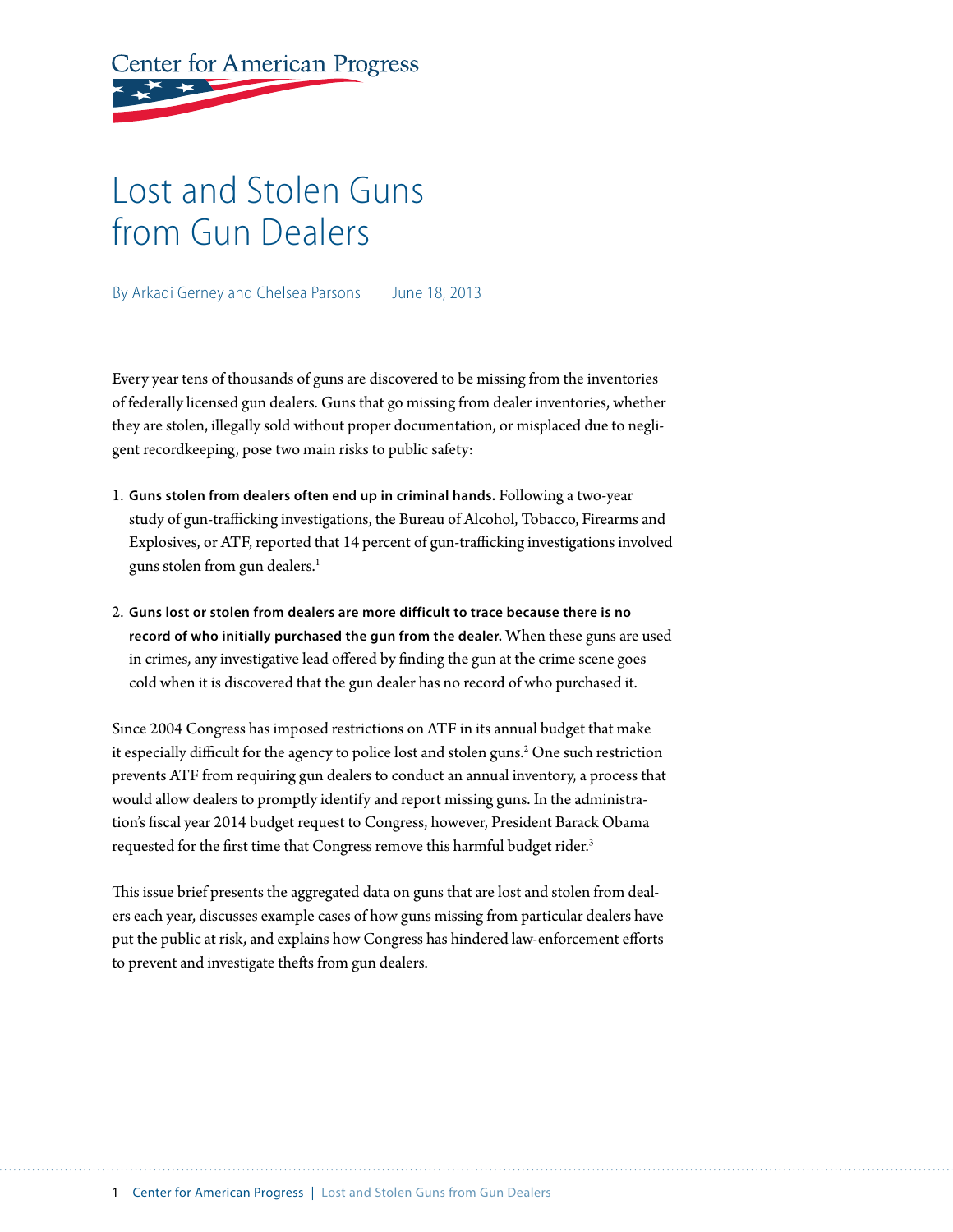# Tens of thousands of guns go missing from dealer inventories each year

The problem of guns disappearing from gun stores is a substantial one. Between 2004 and 2011 ATF discovered nearly 175,000 firearms missing from dealer inventories during compliance inspections.<sup>4</sup> In 2011 alone ATF discovered that 18,429 guns were unaccounted for during the course of 10,416 firearms-compliance inspections.<sup>5</sup> Additionally, about 50 percent of gun dealers were found to be in violation of at least some federal regulations in 2012.<sup>6</sup>

And these numbers likely account for only a small portion of the guns that are lost or stolen from dealers each year. As explained in more detail below, ATF is only able to inspect a fraction of the nation's gun dealers each year. In 2012, for example, ATF inspected only 19 percent of gun dealers. $^7$  There are likely tens of thousands of additional firearms missing from the inventories of dealers who have not recently received an ATF inspection.

When a gun found at a crime scene is traced back to a dealer that cannot locate the gun in its inventory and cannot find a record of sale, this investigative lead goes cold. As Arthur Herbert, assistant director for enforcement programs at ATF, explained, "Missing firearms directly impact law enforcement officials' ability to reduce violent crime. The inability to identify the retail purchaser of a gun used in violent crime removes the opportunity to secure a lead for where the gun has traveled."8

High-profile examples of when guns go missing from gun dealers

In addition to these aggregate numbers, there are many noteworthy examples of gun dealers failing to maintain control of their dangerous inventory.

#### Bull's Eye Shooter Supply, Tacoma, Washington

In 2002 John Allen Muhammad, the "Beltway sniper," terrorized the Washington, D.C., metro area when he and his teenage accomplice, Lee Boyd Malvo, gunned down 10 people over the course of several weeks. The Bushmaster XM-15 assault rifle used in the attacks was one of 238 guns that disappeared from the inventory of Bull's Eye Shooter Supply over a three-year period.<sup>9</sup>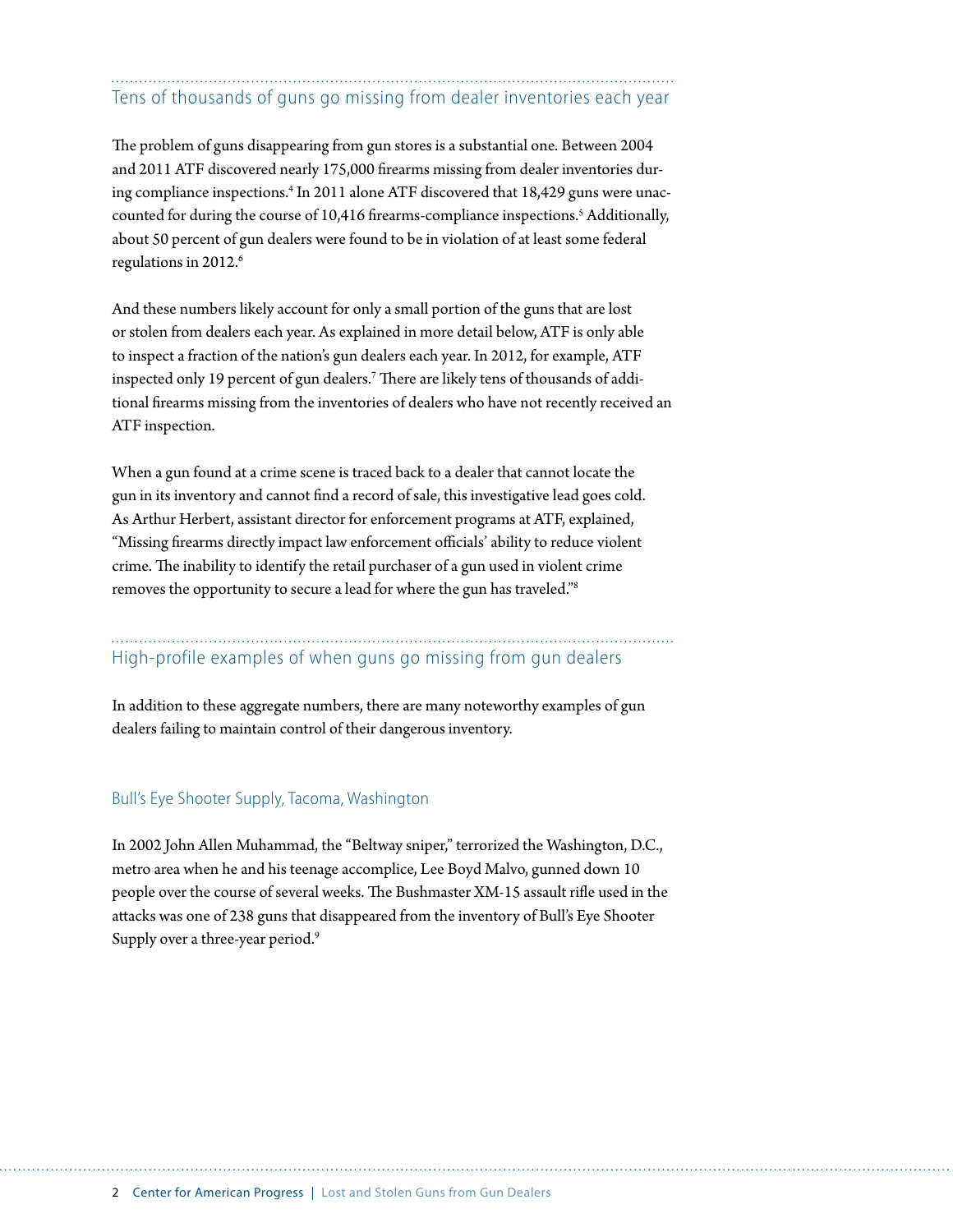#### Valley Gun, Baltimore, Maryland

ATF conducted a compliance inspection of Valley Gun in 2003 and discovered that 422 guns were missing—more than a quarter of the store's entire inventory. Additionally, this store was connected with more than 483 guns found at crime scenes, including 41 assaults and 11 homicides.10 For these and other violations, ATF eventually revoked the owner's federal firearms license, although he was permitted to continue selling the guns in the store's inventory as a private seller.<sup>11</sup>

#### Ludco Gun Shop, Parker City, Indiana

A 2010 ATF inspection of Ludco Gun Shop revealed that 997 guns were missing from the store's inventory. ATF inspectors found numerous other violations of federal firearms laws, such as 93 firearms in the inventory that had not been properly logged into the store's record books and sales to felons. This audit inspection led to an undercover investigation of Ludco, which revealed numerous additional criminal violations, including numerous sales to felons and straw purchasers.12 Ludco's owner pleaded guilty to numerous federal firearms charges and was sentenced to four years in prison.<sup>13</sup>

#### Taylor's Trading Post, Biglerville, Pennsylvania

ATF conducted its first compliance inspection of Taylor's Trading Post in more than 30 years in January 2010 and discovered that the store's owner could not properly account for more than 3,000 guns that had been bought or sold during the previous three years. After an extended investigation, ATF concluded that 168 firearms were missing from the store's inventory. ATF revoked the store's federal firearms license, although it remains open pending various appeals.14

#### Bel Air Gun Supply & Pawn, Fallston, Maryland

ATF inspected Bel Air Gun Supply & Pawn in 1999 and found that 86 guns were missing from the store's inventory. Although ATF recommended annual inspections going forward, the gun shop was not inspected again until 2005.<sup>15</sup> During this inspection, ATF found 817 violations of the Gun Control Act, including 124 guns missing from the store's inventory. ATF revoked the dealer's federal firearms license in 2006, and a federal magistrate judge upheld the revocation.<sup>16</sup> The store's owner, however, sold the business and its assets to his wife, who obtained a new federal firearms license and continues to operate the store. Inspections in 2008 and 2009 reportedly found additional violations of federal regulations.17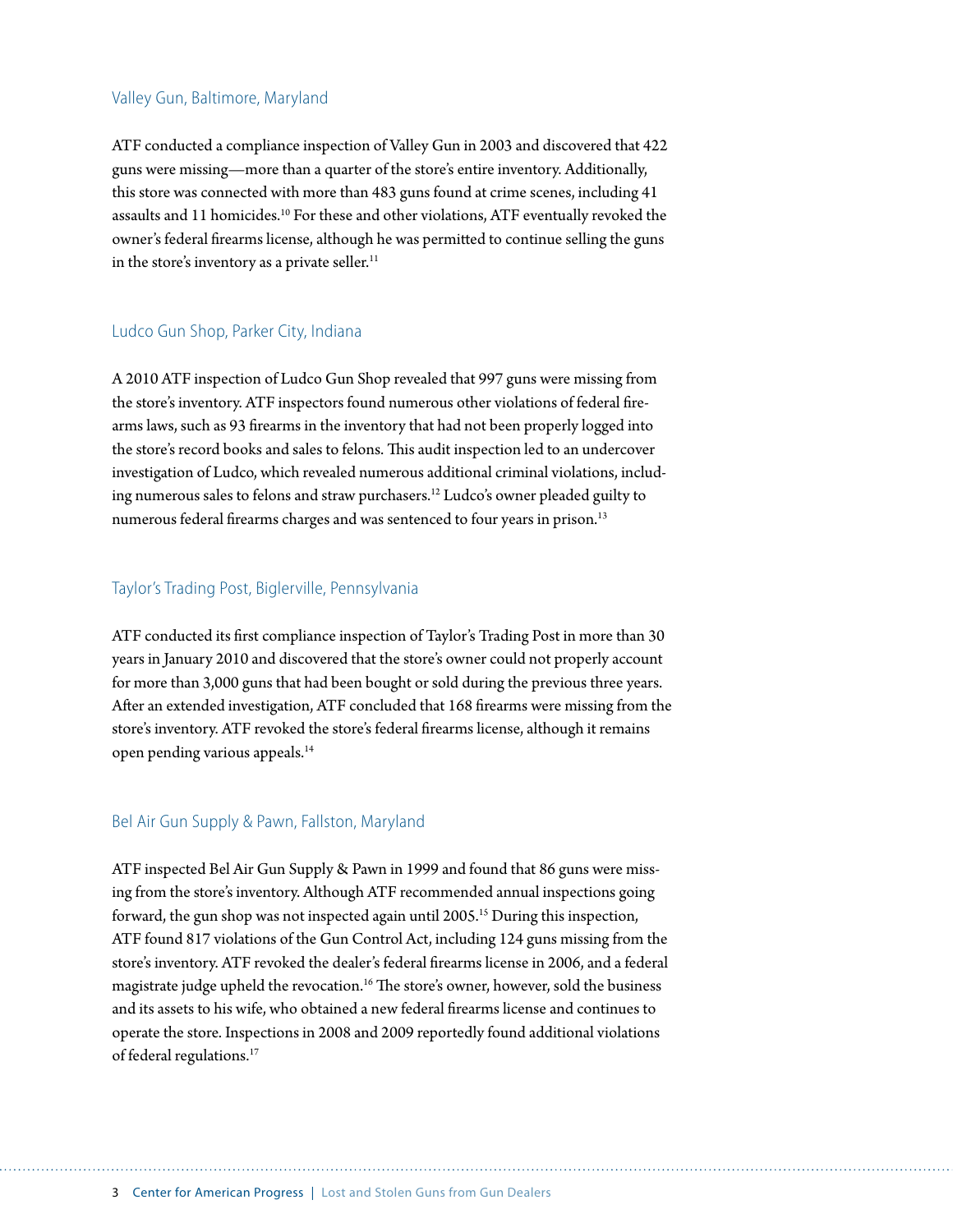#### Franklin Gun Shop, Athens, Georgia

During a 2003 inspection of Franklin Gun Shop, ATF discovered that 677 guns were missing from the store's inventory with no record of their sale. A more detailed investigation by ATF determined that 336 of these guns were stolen.<sup>18</sup> ATF revoked Franklin's federal firearms license because of these violations, and a federal court upheld the revocation.<sup>19</sup>

#### Willingham's Sports, Demopolis, Alabama

Beginning in 1990 ATF conducted numerous inspections of Willingham's Sports and each time found that multiple firearms were missing from the store's inventory. In 1992, 27 guns were missing; in 1999, 130 guns were missing; and in 2001, 25 guns were missing. Following the last inspection, ATF revoked Willingham's federal firearms license, and a federal court upheld the revocation.20

#### American Arms International, Rockville, Maryland

During a 2003 ATF inspection of American Arms International, inspectors discovered that 427 guns were missing from the store's inventory and not accounted for in the disposition records. Further investigation by ATF determined that 146 of these firearms had been either lost or stolen. For this and numerous other violations of federal laws and regulations—which a federal appellate court described as "staggering"—ATF revoked the dealer's license, and the federal courts upheld that decision.<sup>21</sup>

#### Champion Arms, Kent, Washington

During a 2009 ATF inspection of Champion Arms, the inspector discovered that 58 guns were missing from the store's inventory and could neither be located nor accounted for. Because of this and numerous other violations, ATF revoked Champion's federal firearms license, and a district court affirmed this action.<sup>22</sup>

#### KY Imports, Inc., Louisville, Kentucky

ATF inspected KY Imports in 2000 and discovered numerous violations, including 79 guns missing from the store's inventory. ATF issued KY Imports a warning, but a subsequent inspection in 2003 determined 77 guns to be missing. Following this inspection, ATF revoked the dealer's federal license, and a federal court affirmed this action.<sup>23</sup>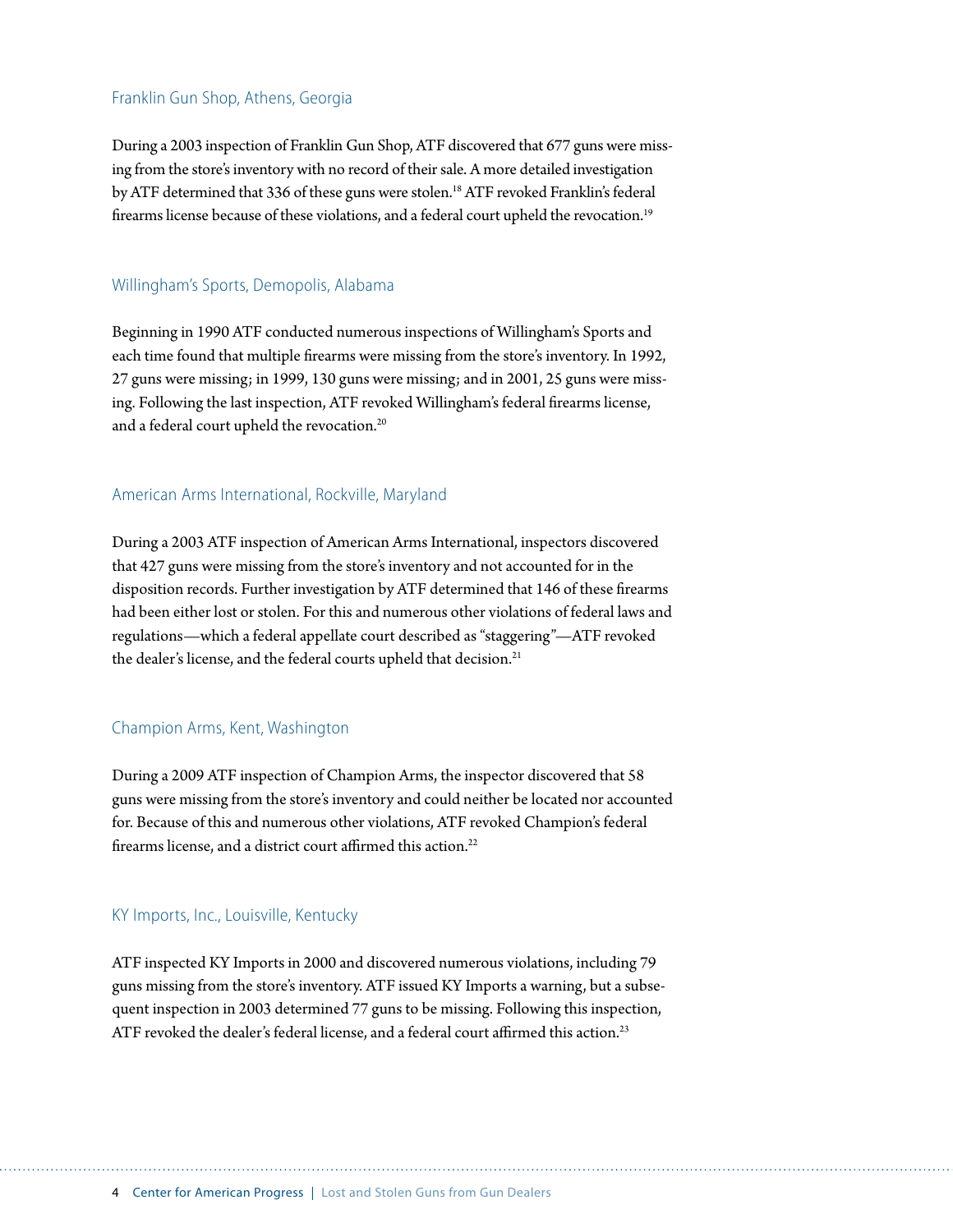#### Amory Pawn & Gun Shop, Amory, Mississippi

ATF inspectors in 1990 discovered 142 guns missing from the inventory of Amory Pawn & Gun Shop and unaccounted for in the store's disposition records. At a subsequent inspection in 2002, 123 guns were missing from the inventory. For these and other violations, ATF revoked the dealer's license, and a federal court upheld this action.<sup>24</sup>

#### Elliot's Gun Shop, Old Jefferson, Louisiana

Elliot's Gun Shop caught the attention of federal law enforcement in 2007, when guns sold by the store began appearing at crime scenes in the New Orleans region in large numbers. Between 2002 and 2007, 2,300 crime guns were traced to the store, which included guns linked to 127 homicide investigations and 517 drug-related crimes.<sup>25</sup> The owners of Elliot's were charged with various crimes relating to their management of the gun store, including falsifying sales records to enable sales to prohibited purchasers.<sup>26</sup> Had ATF been permitted to require Elliot's to conduct an annual inventory reconciliation, the agency may have been alerted to these illegal practices sooner and prevented the diversion of many of these guns to criminals.

#### Breit & Johnson Sporting Goods Company, Inc., Oak Park, Illinois

ATF had conducted periodic compliance inspections of Breit & Johnson Sporting Goods Company since 1977, each time finding numerous violations of federal firearms laws, including failure to properly complete acquisition and disposition paperwork. During an inspection in 1998, ATF inspectors found continued paperwork violations, including discrepancies in the records regarding the disposition of approximately 2,000 guns that had been taken into inventory. For these repeated violations—and upon finding that Breit & Johnson was the source of the second-highest number of crime guns among dealers in Illinois—ATF revoked Breit & Johnson's license. A federal court affirmed this action.<sup>27</sup>

#### Howell's Gun Shop, Gray, Maine

During a 2005 compliance inspection, ATF inspectors found Howell's Gun Shop to be in violation of numerous federal firearms laws and regulations. Of particular concern were 279 guns missing from the dealer's inventory with no record of having been sold.<sup>28</sup> ATF commenced revocation proceedings, and Howell's ultimately admitted to this and other violations and entered into a settlement agreement revoking the store's license.<sup>29</sup>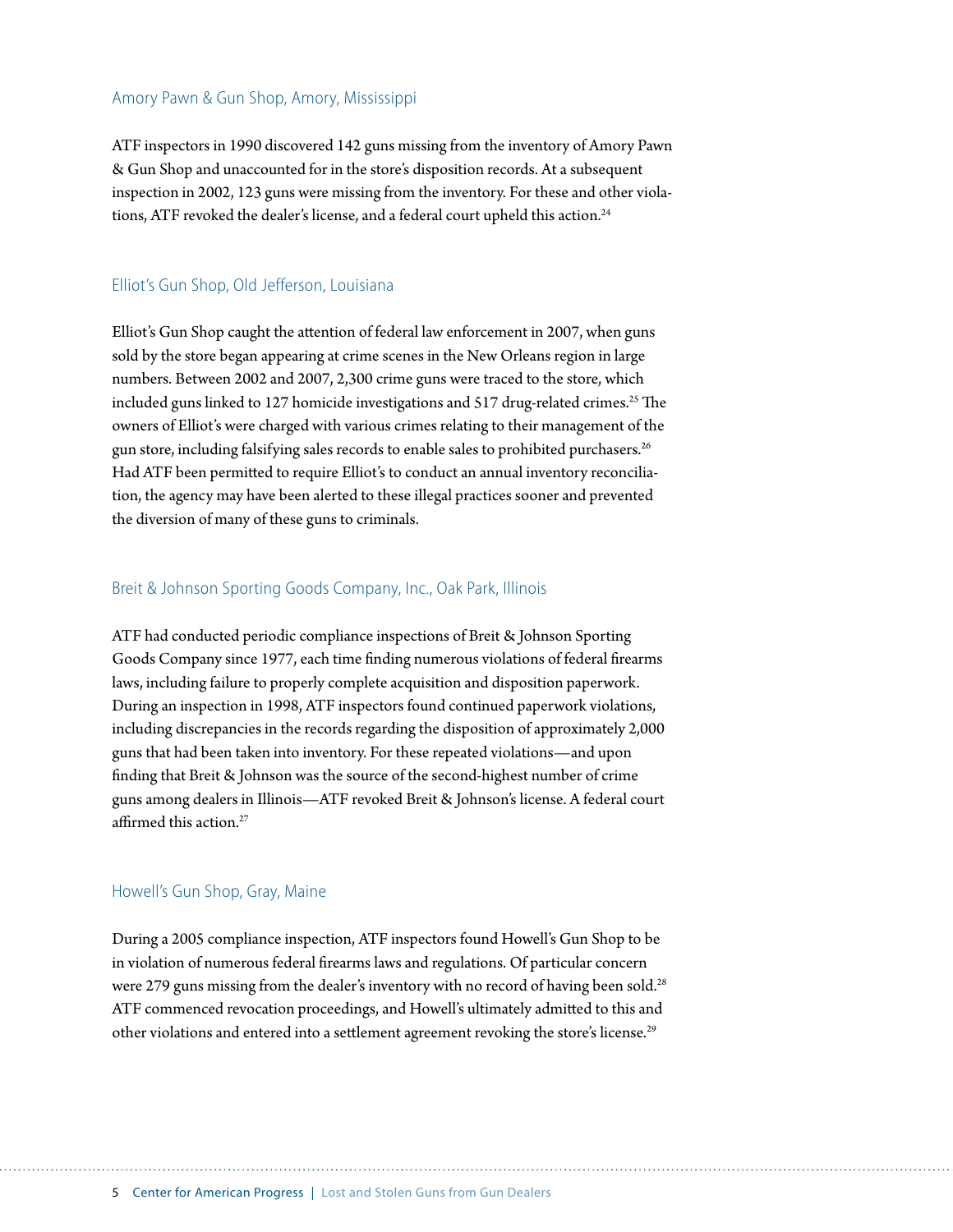#### Leroy's Big Valley Gun Works, Glasgow, Montana

ATF conducted a compliance inspection of Leroy's Big Valley Gun Works in 2004 and found numerous violations, including the failure to properly keep track of and record the disposition of approximately 1,200 guns from its inventory. ATF commenced proceedings to revoke the store's license, and Leroy's admitted to the charged violations and entered into a settlement agreement revoking its license.<sup>30</sup>

#### Riverview Gun Sales, East Windsor, Connecticut

ATF inspectors took a close look at Riverview Gun Sales following the Sandy Hook Elementary School shooting, when it was discovered that Nancy Lanza, the shooter's mother, purchased the guns used in that attack from this dealer. While no illegalities were involved in the purchase of those guns, during their inspection of Riverview in December, ATF inspectors discovered that the dealer had a history of losing track of weapons in its inventory, as well as gun thefts by employees and customers.

The day after the Sandy Hook shooting, a man was arrested at Riverview for stealing a .50 caliber firearm, and further investigation revealed that he had stolen a second gun from the store four days earlier and nine additional guns from the store in 2011.<sup>31</sup> The store's owner said he was unaware of these thefts and was described by a local detective as "nonchalant" and "a very non-caring gun owner, very lax in his paperwork."32 For these violations, ATF initiated a revocation action against Riverview on December 20, 2013.<sup>33</sup>

## Congress has hamstrung federal law enforcement from preventing gun-store thefts and inventory problems

One of ATF's core functions is to oversee the firearms industry, which includes gun manufacturers, importers, and retail dealers.<sup>34</sup> ATF's primary tool to ensure that gun dealers comply with federal laws and regulations is through regular inspections, during which investigators review the dealer's records and required paperwork, inspect the inventory, and look for other irregularities that may indicate illegal diversion of guns to criminals.<sup>35</sup>

Federal law restricts ATF from conducting more than one such compliance inspection of a gun dealer each year,<sup>36</sup> but current resource limitations make it impossible for the agency to conduct an annual or even biannual inspection of the roughly 60,000 gun dealers in the United States. With only around 600 inspectors available to conduct these inspections—inspectors who must divide their time between prospective dealers, explosives retailers, and active gun dealers—ATF is currently only able to inspect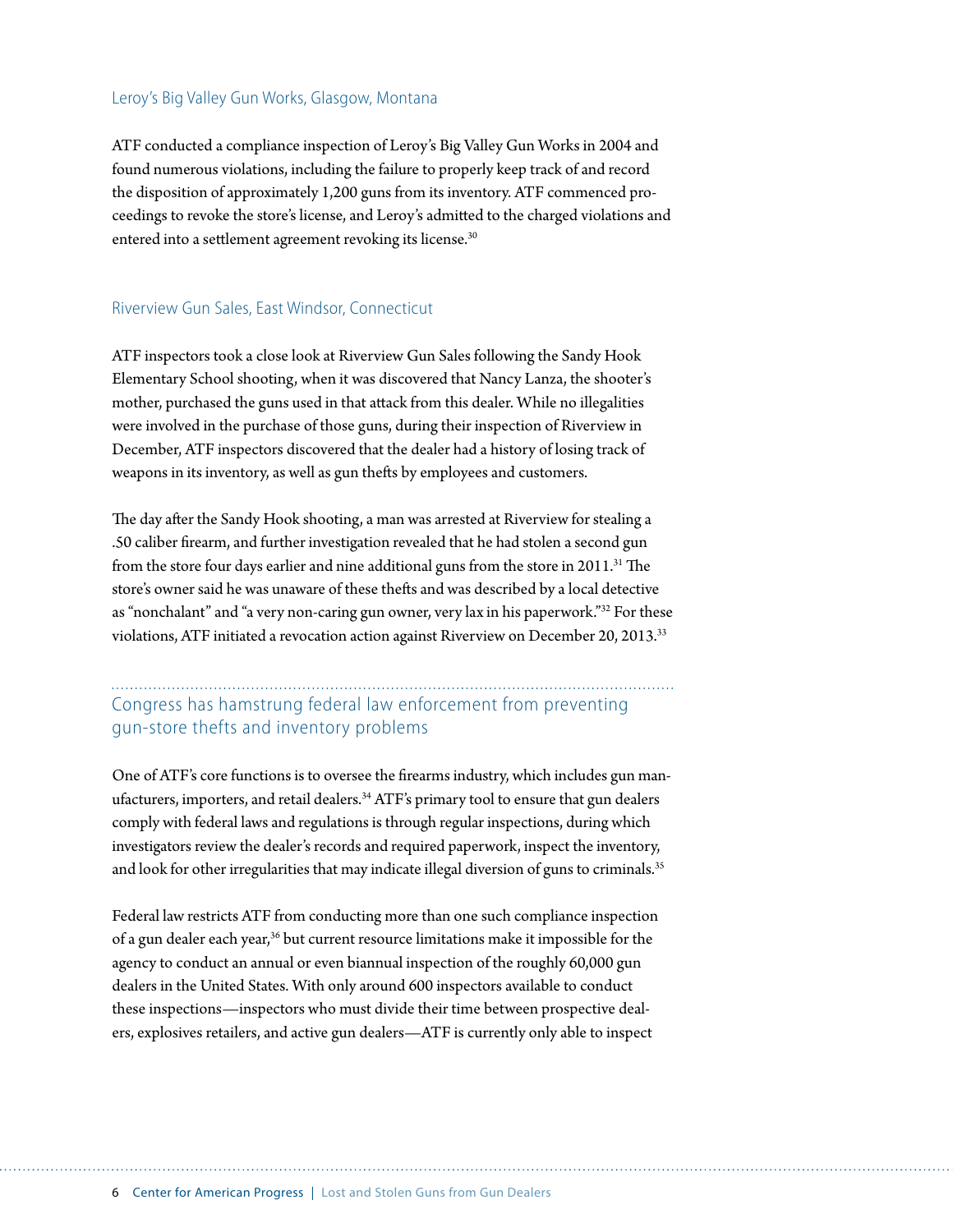licensed gun dealers an average of once every five years.<sup>37</sup> An Office of the Inspector General, or OIG, investigation of ATF's federal firearms licensee inspection program found that between 2007 and 2012 more than 58 percent of licensees had not been inspected for more than five years.<sup>38</sup>

One way to fill the gap in the infrequent inspections is to require gun dealers to regularly check their inventory against their sales records to ensure that all guns are accounted for. Because federal law requires licensed gun dealers to report lost or stolen guns to ATF,<sup>39</sup> keeping an inventory would be an effective way of ensuring that missing guns are promptly identified and reported to law enforcement. Taking a regular inventory would also help law-abiding gun dealers quickly identify any security breaches compromising their stock.

Despite the common-sense appeal of requiring gun dealers to conduct a periodic inventory reconciliation, the law prevents ATF from doing so. In 2004, citing the burdens that inventory inspections might impose on gun dealers, the NRA and others in the gun lobby shut down efforts to rein in the problem of gun dealers failing to maintain control of their inventories by adding a rider to the annual appropriations bill—one of the socalled Tiahrt Amendments—that specifically prohibits ATF from requiring dealers to conduct an annual inventory.40

This ban on mandatory inventory reconciliation by gun dealers is unique among retailers of potentially dangerous consumer products. ATF requires explosives dealers, for example, to take a physical inventory at least once a year and keep a record of the inventory on file and available for inspection.<sup>41</sup> Likewise, retail pharmacies are required under federal law to take an inventory of controlled substances every two years.42 Yet in the context of one of the most dangerous consumer products, the federal government is prohibited from requiring this common-sense business practice.

### Enable ATF to require gun dealers to regularly inspect their inventory for missing guns

ATF should have the authority to require federally licensed gun dealers to regularly reconcile their inventory with their acquisition and disposition records to ensure that all guns are accounted for and that all missing guns are promptly reported to law enforcement. Congress should act this year to remove the appropriations rider that prevents ATF from exercising this authority.<sup>43</sup> Doing so will give ATF a crucial tool for effectively regulating federal firearms licensees and ensuring that guns don't continue to go missing from gun stores in such alarmingly high numbers. President Obama indicated his support for this measure by omitting this rider from his 2014 budget proposal.<sup>44</sup>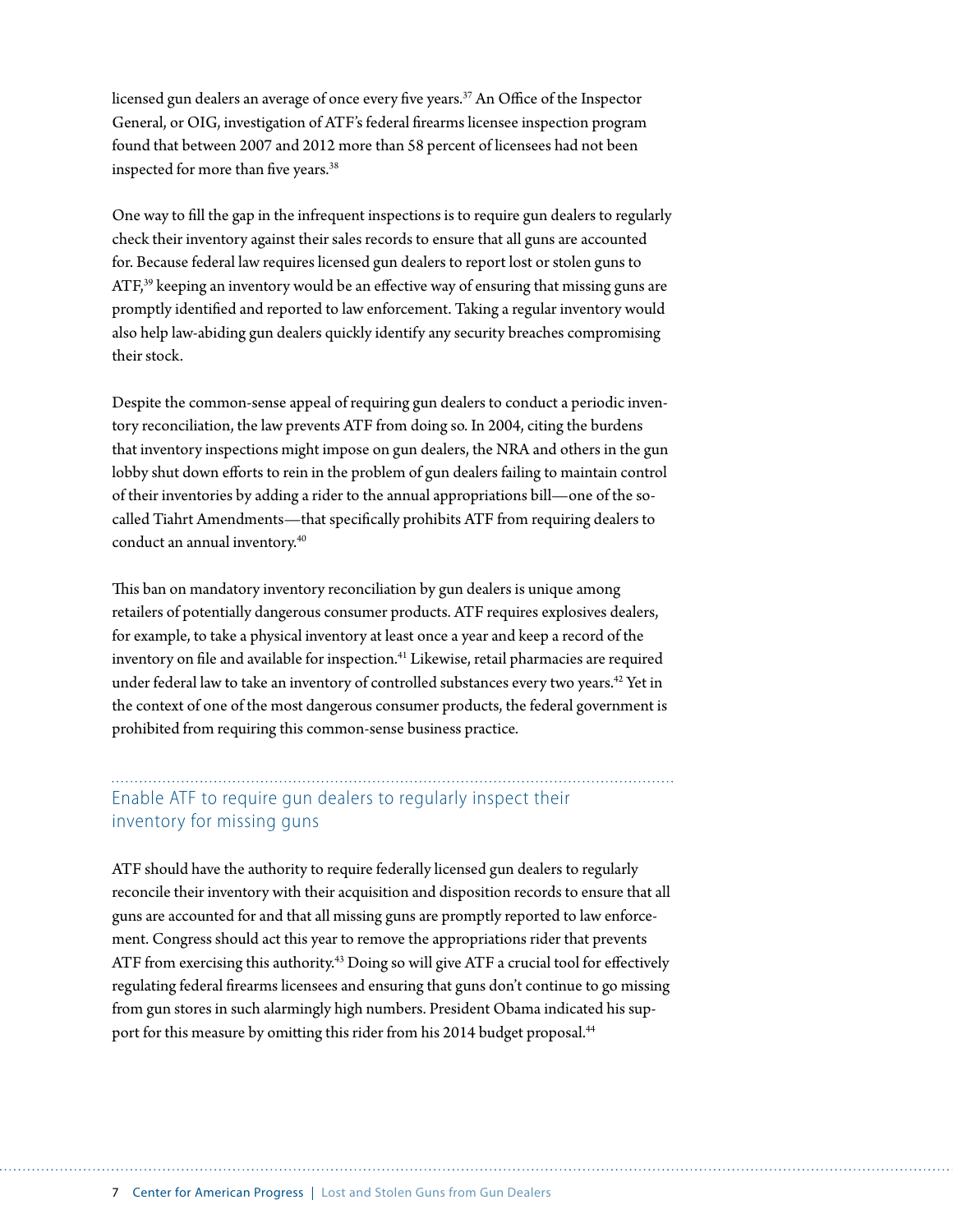The NRA argues that requiring licensed gun dealers to maintain an inventory would be unduly burdensome on law-abiding dealers.45 Despite these protestations, however, gun dealers themselves are not universally opposed to inventory checks. In fact, Walmart, the nation's largest retailer of guns, voluntarily implemented strict inventory controls and quarterly inventory audits in 2008.46

Maintaining accurate inventory records is a routine and uncontroversial business practice in nearly every other retail industry. Any burden on lawful dealers—who are likely already keeping these records as part of a good business practice—is far outweighed by the benefit to public safety of quickly identifying missing guns and reporting them to law enforcement.

*Arkadi Gerney is a Senior Fellow at the Center for American Progress. Chelsea Parsons is Associate Director for Crime and Firearms Policy at the Center.*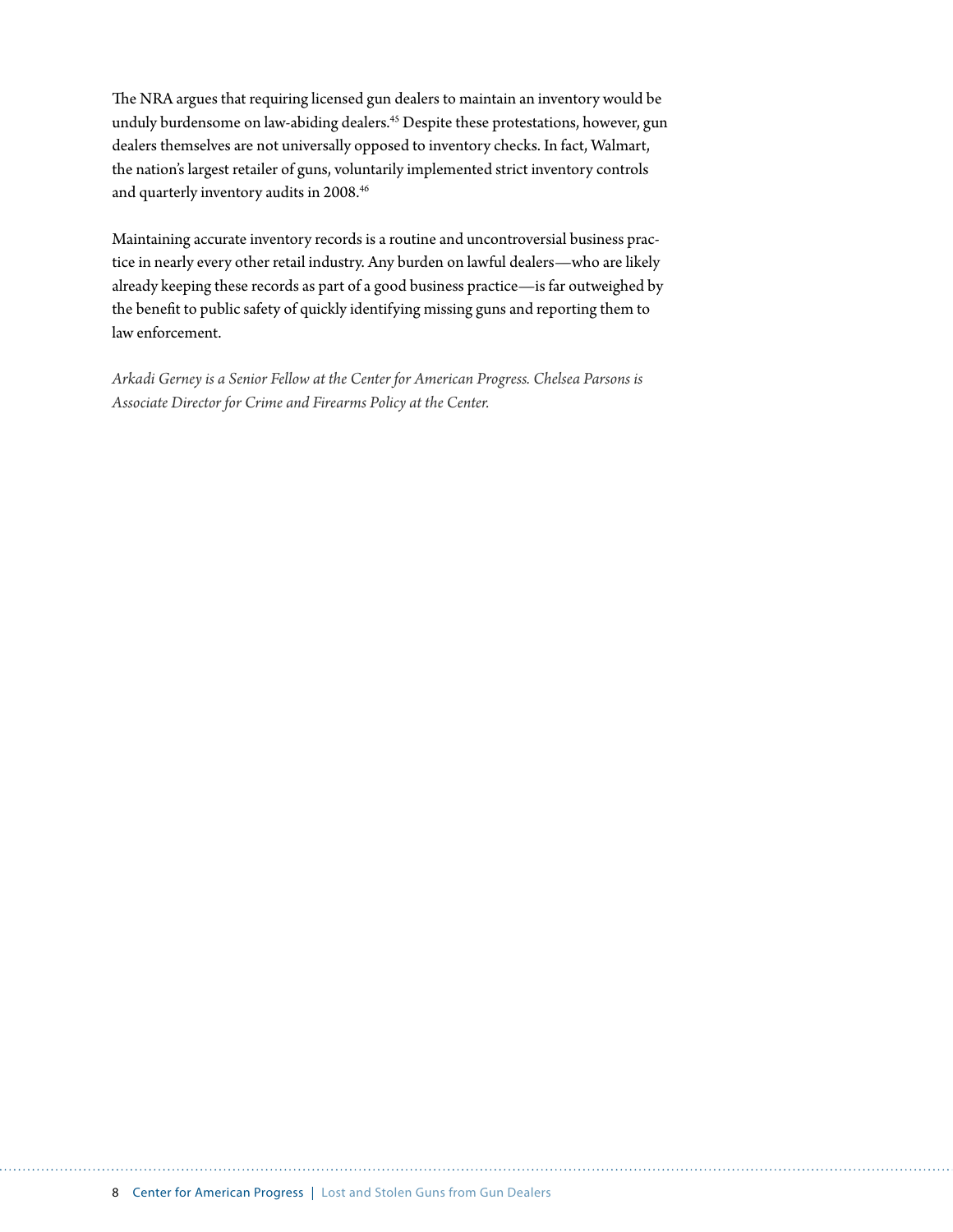#### Endnotes

- 1 Bureau of Alcohol, Tobacco and Firearms, Following the Gun: Enforcing Federal Laws Against Firearms Traffickers (U.S. Department of the Treasury, 2000), available at [http://](http://www.mayorsagainstillegalguns.org/downloads/pdf/Following_the_Gun%202000.pdf) [www.mayorsagainstillegalguns.org/downloads/pdf/Follow](http://www.mayorsagainstillegalguns.org/downloads/pdf/Following_the_Gun%202000.pdf)[ing\\_the\\_Gun%202000.pdf](http://www.mayorsagainstillegalguns.org/downloads/pdf/Following_the_Gun%202000.pdf).
- 2 For a detailed discussion of the numerous appropriations riders that limit ATF's ability to properly regulate the gun industry and investigate gun crime, see our previous report on this issue. Winnie Stachelberg, Arkadi Gerney, and Chelsea Parsons, "Blindfolded, and with One Hand Tied Behind the Back: How the Gun Lobby Has Debilitated Federal Action on Firearms and What President Obama Can Do About It" (Washington: Center for American Progress, 2013), available at [http://www.americanprogress.org/issues/civil](http://www.americanprogress.org/issues/civil-liberties/report/2013/03/19/56928/blindfolded-and-with-one-hand-tied-behind-the-back/)[liberties/report/2013/03/19/56928/blindfolded-and-with](http://www.americanprogress.org/issues/civil-liberties/report/2013/03/19/56928/blindfolded-and-with-one-hand-tied-behind-the-back/)[one-hand-tied-behind-the-back/.](http://www.americanprogress.org/issues/civil-liberties/report/2013/03/19/56928/blindfolded-and-with-one-hand-tied-behind-the-back/)
- 3 Office of Management and Budget, Fiscal Year 2014 Appendix: Budget of the U.S. Government (Executive Office of the President, 2013), available at [http://www.whitehouse.gov/](http://www.whitehouse.gov/sites/default/files/omb/budget/fy2014/assets/appendix.pdf) [sites/default/files/omb/budget/fy2014/assets/appendix.pdf.](http://www.whitehouse.gov/sites/default/files/omb/budget/fy2014/assets/appendix.pdf)
- 4 Office of the Inspector General, Review of ATF's Federal Firearms Licensee Inspection Program (U.S. Department of Justice, 2013), available at [http://www.justice.gov/oig/](http://www.justice.gov/oig/reports/2013/e1305.pdf) [reports/2013/e1305.pdf](http://www.justice.gov/oig/reports/2013/e1305.pdf).
- 5 Ibid.
- 6 Bureau of Alcohol, Tobacco, Firearms and Explosives, Fact Sheet: FFL Compliance Inspections (U.S. Department of Justice, 2013), available at [http://www.atf.gov/publications/](http://www.atf.gov/publications/factsheets/factsheet-ffl-compliance.html) [factsheets/factsheet-ffl-compliance.html.](http://www.atf.gov/publications/factsheets/factsheet-ffl-compliance.html)
- 7 Ibid.
- 8 Devin Dwyer, "Lost and Loaded? 62,000 Guns 'Missing' from Gun Shops Since 2008," ABC News, January 27, 2011, available at [http://abcnews.go.com/Politics/atf-report-reveals-](http://abcnews.go.com/Politics/atf-report-reveals-62000-guns-missing-dealer-inventories/story?id=12771760)[62000-guns-missing-dealer-inventories/story?id=12771760](http://abcnews.go.com/Politics/atf-report-reveals-62000-guns-missing-dealer-inventories/story?id=12771760).
- 9 Mike Carter, Steve Miletech, and Justin Mayo, "Errant gun dealer, wary agents paved way for Beltway Sniper tragedy," The Seattle Times, April 20, 2003, available at [http://commu](http://community.seattletimes.nwsource.com/archive/?date=20030429&slug=gundealer29)[nity.seattletimes.nwsource.com/archive/?date=20030429&](http://community.seattletimes.nwsource.com/archive/?date=20030429&slug=gundealer29) [slug=gundealer29;](http://community.seattletimes.nwsource.com/archive/?date=20030429&slug=gundealer29) Tom Jackman, "Gunmaker, Store Agree to Payout in Sniper Case," The Washington Post, September 10, 2004, available at http://www.washingtonpost.com/wpdyn/articles/A8763-2004Sep9.html. Additionally, guns sold by Bulls Eye Shooter Supply between 1997 and 2001 were connected to 52 other crimes.
- 10 Brady Center to Prevent Gun Violence, "Missing Guns: Tens of Thousands of Guns Leave Gun Shops Without Background Checks or Records of Sale" (2011), available at [http://](http://www.bradycampaign.org/sites/default/files/Missing-Guns-report.pdf) [www.bradycampaign.org/sites/default/files/Missing-Guns](http://www.bradycampaign.org/sites/default/files/Missing-Guns-report.pdf)[report.pdf](http://www.bradycampaign.org/sites/default/files/Missing-Guns-report.pdf).
- 11 Matthew Dolan, "Former Parkville arms dealer loses appeal to recover license," The Baltimore Sun, October 27, 2006, available at [http://articles.baltimoresun.com/2006-10-27/](http://articles.baltimoresun.com/2006-10-27/news/0610270018_1_abrams-gun-dealers-valley-gun) [news/0610270018\\_1\\_abrams-gun-dealers-valley-gun;](http://articles.baltimoresun.com/2006-10-27/news/0610270018_1_abrams-gun-dealers-valley-gun) Amit R. Paley, "Gun Seller's Case Reveals Hurdles Of Enforcement," The Washington Post, July 23, 2006, available at [http://www.](http://www.washingtonpost.com/wp-dyn/content/article/2006/07/22/AR2006072201032_pf.html) [washingtonpost.com/wp-dyn/content/article/2006/07/22/](http://www.washingtonpost.com/wp-dyn/content/article/2006/07/22/AR2006072201032_pf.html) [AR2006072201032\\_pf.html](http://www.washingtonpost.com/wp-dyn/content/article/2006/07/22/AR2006072201032_pf.html).
- 12 U.S. Attorney, Southern District of Indiana, "Hogsett Announces Sentence of 4 Years for Parker City Man on Federal Gun Charges," Press release, April 26, 2012, available at [http://www.atf.gov/press/releases/2012/04/042612-col](http://www.atf.gov/press/releases/2012/04/042612-col-hogsett-announces-sentence-of-4-years-for-parker-city-man-on-federal-gun-charges.html)[hogsett-announces-sentence-of-4-years-for-parker-city](http://www.atf.gov/press/releases/2012/04/042612-col-hogsett-announces-sentence-of-4-years-for-parker-city-man-on-federal-gun-charges.html)[man-on-federal-gun-charges.html](http://www.atf.gov/press/releases/2012/04/042612-col-hogsett-announces-sentence-of-4-years-for-parker-city-man-on-federal-gun-charges.html).

13 Ibid.

14 Emma Schwartz, "ATF's struggle to close down firearms dealers," The Center for Public Integrity, February 8, 2013, available at [http://www.publicintegrity.org/2013/02/01/12117/](http://www.publicintegrity.org/2013/02/01/12117/atfs-struggle-close-down-firearms-dealers) [atfs-struggle-close-down-firearms-dealers.](http://www.publicintegrity.org/2013/02/01/12117/atfs-struggle-close-down-firearms-dealers)

- 15 The Washington Post, "The dance of revocation," December 14, 2010, available at [http://www.washingtonpost.com/wp](http://www.washingtonpost.com/wp-dyn/content/graphic/2010/12/13/GR2010121306954.html)[dyn/content/graphic/2010/12/13/GR2010121306954.html](http://www.washingtonpost.com/wp-dyn/content/graphic/2010/12/13/GR2010121306954.html).
- 16 U.S. Attorney's Office for the District of Maryland, "Court Upholds ATF's Revocation of Gun License of Bel Air Guns," Press release, May 15, 2007, available at [http://www.justice.gov/](http://www.justice.gov/usao/md/Public-Affairs/press_releases/press07/CourtUpholdsATFsRevocationofGunLicenseofBelAirGuns.html) [usao/md/Public-Affairs/press\\_releases/press07/CourtU](http://www.justice.gov/usao/md/Public-Affairs/press_releases/press07/CourtUpholdsATFsRevocationofGunLicenseofBelAirGuns.html)[pholdsATFsRevocationofGunLicenseofBelAirGuns.html.](http://www.justice.gov/usao/md/Public-Affairs/press_releases/press07/CourtUpholdsATFsRevocationofGunLicenseofBelAirGuns.html)
- 17 The Washington Post, "The dance of revocation."
- 18 Franklin Gun Shop v. Gonzales, 2006 U.S. Dist. LEXIS 55118 (M.D. Ga. 2006).
- 19 Brady Center to Prevent Gun Violence, "Missing Guns"; Franklin Gun Shop v. Gonzales.
- 20 Brady Center to Prevent Gun Violence, "Missing Guns"; Willingham's Sports, Inc. v. Bureau of Alcohol, Tobacco, Firearms and Explosives, 348 F.Supp.2d 1299 (S.D. Al. 2004).
- 21 American Arms International v. Herbert, 563 F.3d 78 (4th Cir. 2009).
- 22 Champion Arms LLC v. Haelst, 2012 U.S. Dist. LEXIS 141865 (W.D. Wa. 2012).
- 23 KY Imports, Inc. v. U.S., 2006 U.S. Dist. LEXIS 78247 (W.D. Ky 2006).
- 24 Vaughn v. DOJ (In re Vaughn), 2005 U.S. Dist. LEXIS 41563 (N.D. Ms. 2005).
- 25 Michelle Hunter, "Elliot's gun shop defendants plead guilty," The Times-Picayune blog, November 28, 2007, available at [http://blog.nola.com/times-picayune/2007/11/elliots\\_gun\\_](http://blog.nola.com/times-picayune/2007/11/elliots_gun_shop_defendants_pl.html) [shop\\_defendants\\_pl.html](http://blog.nola.com/times-picayune/2007/11/elliots_gun_shop_defendants_pl.html).
- 26 Bob Ross, "Three people connected to Elliot's Gun Shop charged with federal firearms violations," The Times-Picayune blog, September 26, 2007, available at [http://blog.](http://blog.nola.com/times-picayune/2007/09/three_people_connected_to_elli.html) [nola.com/times-picayune/2007/09/three\\_people\\_con](http://blog.nola.com/times-picayune/2007/09/three_people_connected_to_elli.html)[nected\\_to\\_elli.html](http://blog.nola.com/times-picayune/2007/09/three_people_connected_to_elli.html).
- 27 Breit & Johnson Sporting Goods, Inc. v. Ashcroft, 320 F. Supp. 2d 671 (N.D. Il. 2004).
- 28 "Statement of Material Facts," Howell R. Copp v. Gonzalez, Civ. No. 06-161-P-H (D. Me), February 16, 2007.
- 29 "Settlement, Stipulation for Dismissal and Order," Howell R. Copp v. Gonzalez, Civ. No. 06-161-P-H (D. Me), May 2, 2007.
- 30 "Settlement Agreement and Stipulation for Dismissal," Tiffany v. Jarowski, Case No. CV-06-30-BLG-RFC (D.Mt), February 28, 2007.
- 31 Lorenzo Ferrigno, "No more gun sales where semiautomatic used in Sandy Hook shooting was bought," CNN, April 7, 2013, available at [http://www.cnn.com/2013/04/05/us/](http://www.cnn.com/2013/04/05/us/connecticut-sandy-hook-gun-store) [connecticut-sandy-hook-gun-store](http://www.cnn.com/2013/04/05/us/connecticut-sandy-hook-gun-store).
- 32 Ibid.

34 Bureau of Alcohol, Tobacco, Firearms and Explosives, Strategic Plan, FY 2010 - FY 2016 (U.S. Department of Justice, 2010), available at [http://www.atf.gov/files/publications/](http://www.atf.gov/files/publications/download/sp/2010-2016/2010-2016-strategic-plan-complete.pdf) [download/sp/2010-2016/2010-2016-strategic-plan-com](http://www.atf.gov/files/publications/download/sp/2010-2016/2010-2016-strategic-plan-complete.pdf)[plete.pdf](http://www.atf.gov/files/publications/download/sp/2010-2016/2010-2016-strategic-plan-complete.pdf).

<sup>33</sup> Ibid.